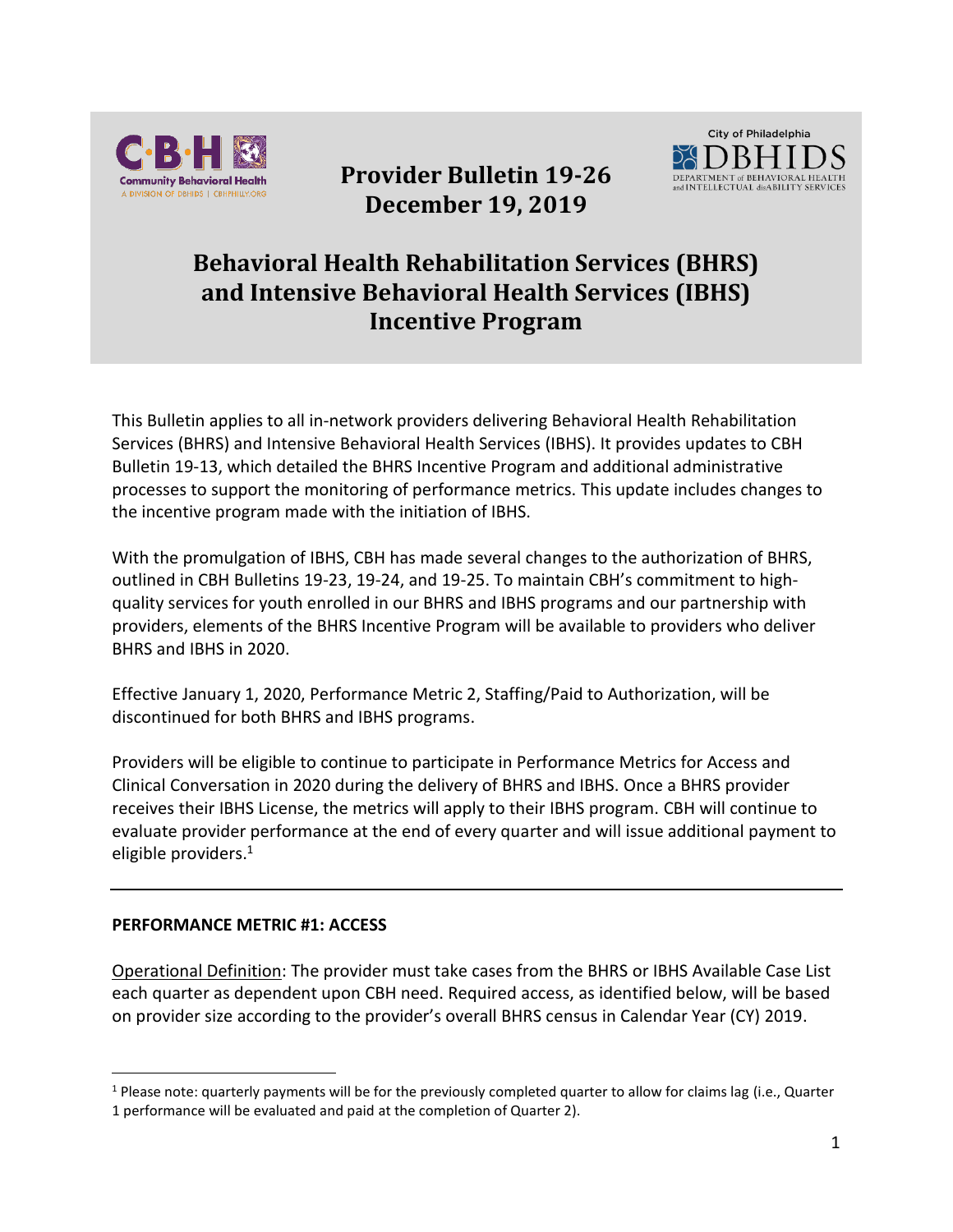- $\bullet$  0 200 youth = Provider must take 9 cases per quarter
- 201 400 youth = Provider must take 15 cases per quarter
- 401+ youth = Provider must take 18 cases per quarter

Taking cases from the BHRS/IBHS Available Case List is further defined as:

- the provider accepting the case **and** requesting service authorization within 5 business days, *or*
- having the family report to both the provider **and** via a CBH confirmation call that they are no longer interested in receiving the authorized services

After requesting a case to review, the case will be removed temporarily from the BHRS or IBHS Available Case List so that other providers are not able to request the case to review; however, the provider reviewing the case must provide an outcome to CBH within 5 business days regarding case review and outreach to the family.

To be eligible, the provider will not be able to place cases onto the BHRS or IBHS Available Case List during the quarter (apart from family transfer requests and/or step-downs from higher levels of care [e.g. Family Based Services, Acute Partial Hospital Programs, etc.]). It is expected that youth evaluated by the provider's outpatient, BHRS exception, and other IBHS programs will be staffed by the referring provider and will count as cases placed onto the BHRS/IBHS Available Case List if referred to CBH for staffing. Finally, the provider must remain open for intake and accommodate requests made by families and/or other outside referral sources.

### Potential Rate Increase: 4%

Monitoring Plan: Quarterly analysis of cases taken from and placed onto the BHRS/IBHS Available Case List; Monthly confirmation that the provider remains open to intake.

Note: If a provider changes licensure status mid-quarter, the number of cases taken from both available case lists will be counted. For example, if a provider is required to take 9 cases from the list, and takes 5 cases from the BHRS Available case list before their IBHS license is approved, they will need to take 4 cases from the IBHS available case list prior to the close of the quarter to receive the incentive.

## **PERFORMANCE METRIC #2: STAFFING/PAID-TO-AUTHORIZATION**

This metric is being discontinued effective January 1, 2020

### **PERFORMANCE METRIC #3: CLINICAL CONVERSATIONS**

While ISPTs are no longer required in IBHS or in BHRS effective January 17, 2020, CBH will continue to incentivize their use for cases where a service is being requested that requires a